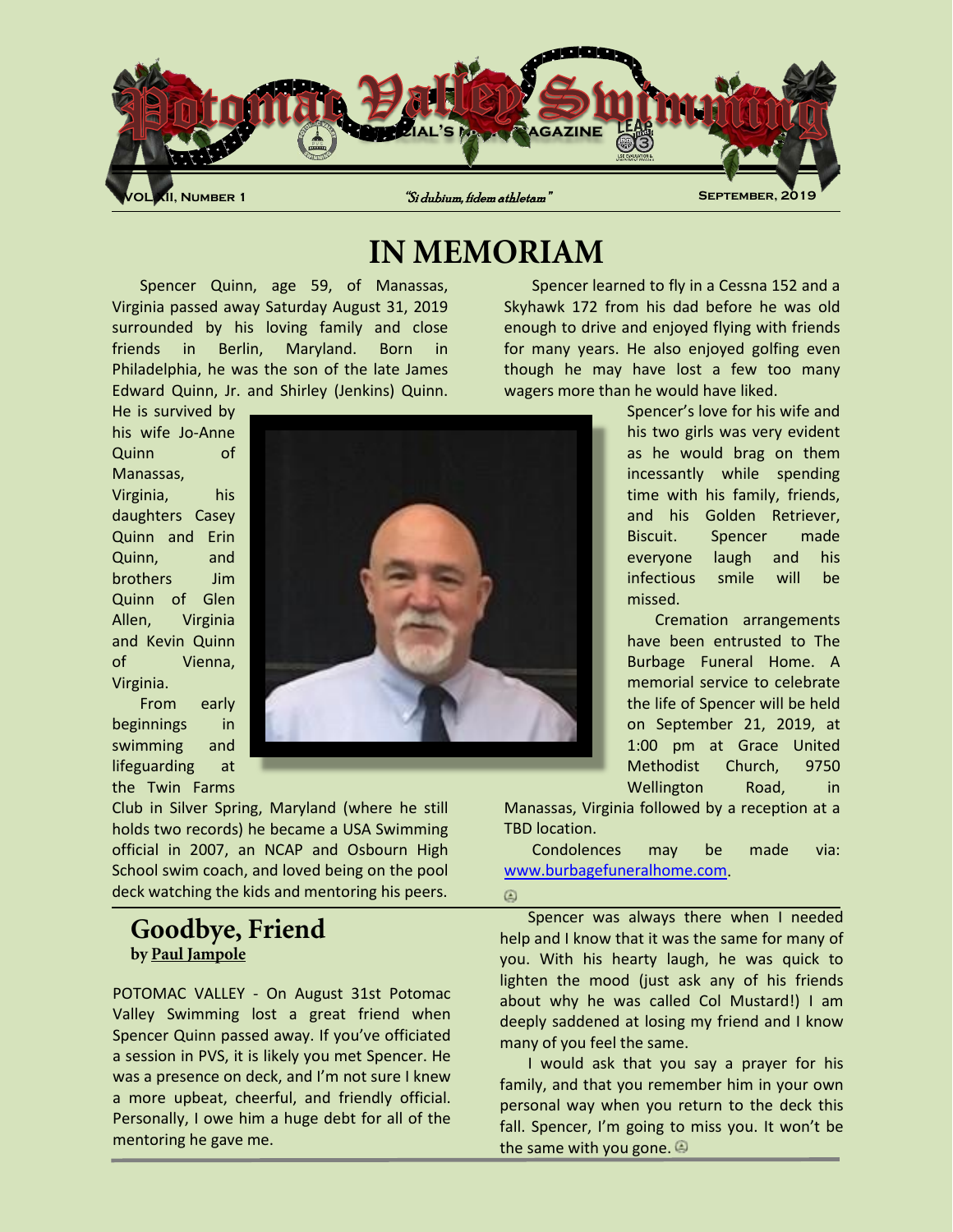



Congratulations to Tom Allison, PVS' 2018-2019 Official of the Year! In the three years since Tom first certified as a Stroke & Turn judge, he has become a frequent presence at PVS meets being among the officials with the most PVS sessions. Supporting meets in Maryland, Virginia, and the District of Columbia, Tom knows no geographical boundaries when he volunteers. Supporting meets hosted by a wide variety of clubs and at all levels, he happily works any position and is often tapped to share his knowledge and experience as a mentor to newly certifying and advancing officials. In his three year tenure, he has continued to expand his officiating skills with certifications at Starter, Chief Judge, HyTek Operator, and Electronic Timing System (ETS) Operator. Tom has become an important asset to PVS and we thank him for the many meets he works.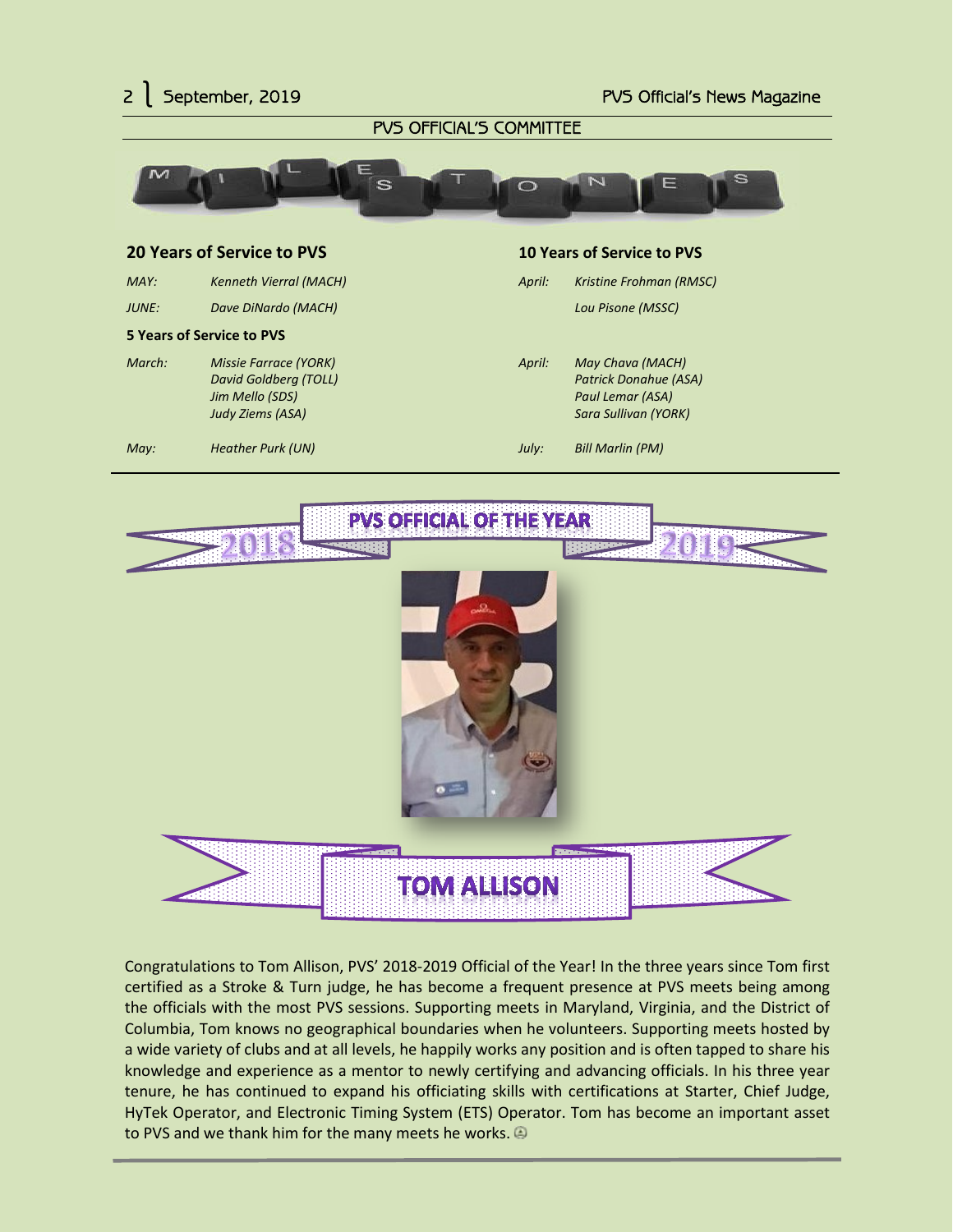#### **CONTINUUM**

# **USA Swimming Announces Certification Requirement**

**by Gina Mensay**

COLORADO SPRINGS -Though several states have previously passed concussion education requirements, USA Swimming will now require all coaches and officials to complete Concussion Protocol Training by January 1, 2020.

In order to minimize duplication, courses from the Center for Disease Control and Prevention (CDC) or the National Federation of State High School Associations (NFHS), as well as individual states' required courses will satisfy the USA Swimming requirement.

For USA Swimming membership, coaches and officials must successfully complete concussion and head injury education at least once.

For example, if a coach lives or coaches in a state with a concussion education requirement, he or she must only complete the state requirement and will not need to complete an additional course. High school coaches having already completed the NFHS training may submit proof of this training to meet the USA-S requirement.

Individual states may require annual or



continuing education and coaches or officials must abide by the requirements of the state or states in which they coach or officiate.

This requirement is necessary to avoid personal liability for concussion or head strike incidents, ensuring our insurers will continue to provide liability insurance protection to USA Swimming, coaches, officials, and clubs.

Please direct questions about Concussion Protocol Training to George Ward at gward@usaswimming.org. A FAQ document on this subject is posted on the USA-S website.  $\textcircled{a}$ 

### **Thoughts From the Chair by Rich McMillen**

Some might have heard a rumor that I donned a kilt for the 2019 LC Age Group Champs. It's a shame so few actually witnessed it. What it will undoubtedly be a new fashion trend at swim



meets for officials of all gender identities, most are probably asking them self, "Where exactly did *this* idea come from?"

It all started back in 2014 at the Maryland Swimming SCY Championships held at the Naval Academy in Annapolis, MD. After a prelims session, I was invited to walk downtown Annapolis with a group of other Maryland Swimming officials when I brought up the idea that at many prelims finals meets we always ramp up the uniform standards a bit, namely that men wear long pants, while women can wear pants, skirts, or skorts. The social injustice of this common practice at finals had me asking the question, could male officials be allowed to wear kilts?

There were some in the group who questioned my gender identity, and still others actually contemplating the idea and asking questions. *(continued NEXT page)*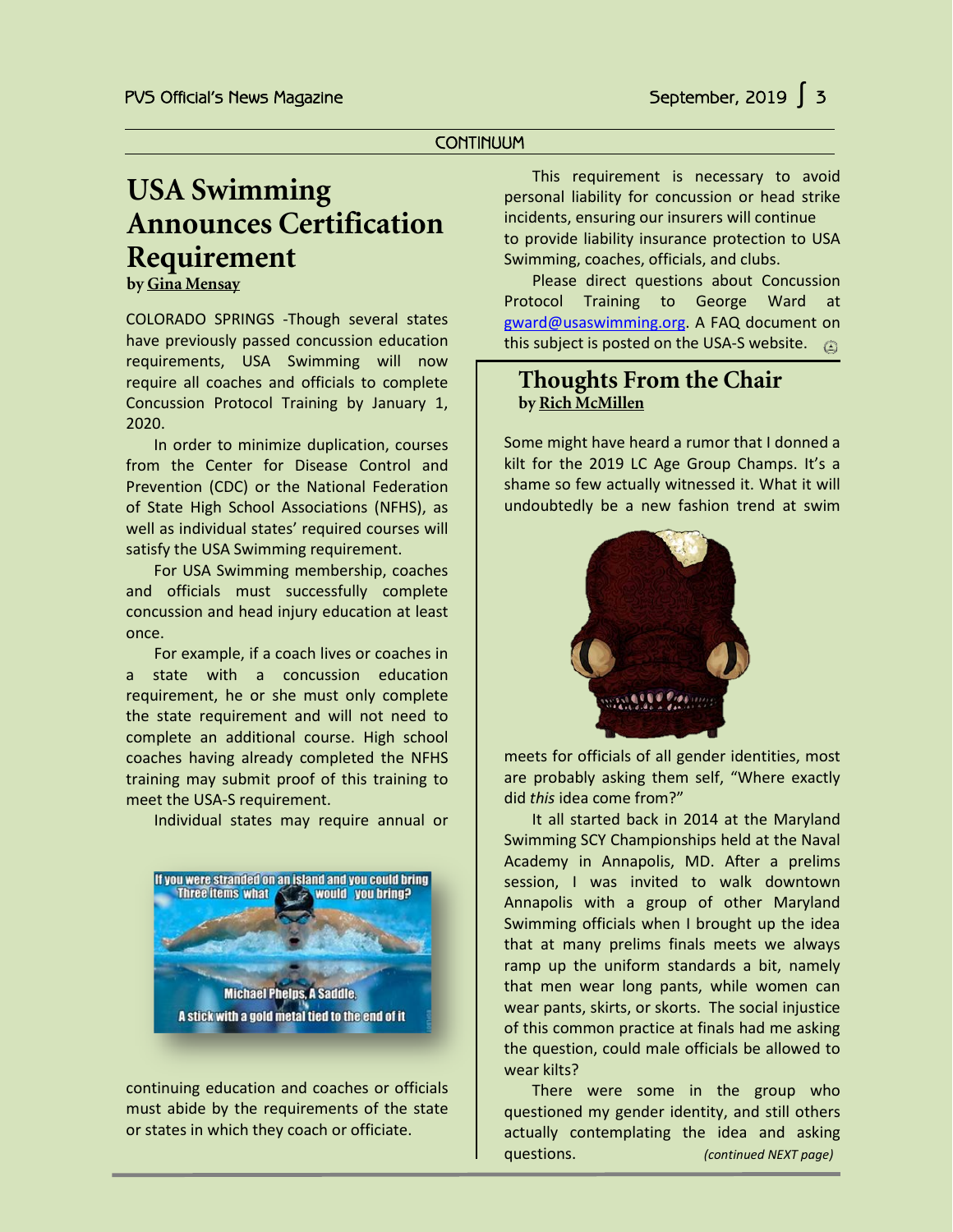#### **CONTINUUM**

#### *Thoughts* **(continued from PAGE 3)**

One immediate question pondered, what color kilt would one wear since all Scottish kilts are made from the family's tartan? Being the ever conscious-of-the-rules official, I stated that one could probably find a simple navy-blue kilt to go along with the proscribed uniform color for bottoms in Maryland Swimming.

After lunch we happened to pass a Scottish clothing store and, as a group, we ventured inside looking for kilts. After talking with the store staff, they recommended looking at a utility kilt, which of course they did not sell. Sometime later I searched Amazon.com for utility kilts and was surprised at how widely available they were; however, as that was the last prelims/finals meet in the LSC for a while, I didn't see any reason to act on impulse.

Since that initial incident, I had thought about kilt wearing each time I worked an LSC prelims/finals championship meet, but never acted on it.

It wasn't until working the LC Open Championship in July that I again was talking with other officials about the idea. I had already signed up for the LC Age Group Champs the following weekend, so now I had some near-term motivation. I again researched the utility kilts on Amazon.com and after some required measuring; I ordered a navy-blue cotton utility kilt for about \$55. Seeing as I'm the official's chair, I wanted to make sure the meet referee was OK with the idea, as they are in charge of all the officials at the meet. After chuckling/laughing a bit he approved of the idea. Having never worn a kilt, i guess I didn't realize there's nothing to prevent someone from seeing up my kilt, which I guess answers the question; exactly what do Scotsmen wear underneath one?

The meet referee made this vital inquiry of me, the implication being that 'McMillen' is Irish and so I couldn't claim a religious exemption. I decide to wear a male jammer swimsuit I have, which brought the meet referee down from the precipice. While

probably not an original idea, I have now termed the combination a *skilt* after the skort for women. Since I did spend \$55 on the kilt, I do intend to continue its use at LSC prelims/finals meets where the uniform bottom is blue and men are supposedly only allowed to wear pants at finals, pending permission of course, of the meet referee.

## **What's New In PVS Certification Requirements by Barb Ship**

Your Official's Committee has been working hard during the past year to examine and review all the various certification and recertification requirements. Here is a summary of some of the important changes.

All official positions currently require an evaluation. In the past, some official candidates have arranged for an evaluation before they have met all the requirements for such an evaluation. Therefore, the Officials' Committee is instituting a pre-approval process prior to setting up an evaluation. This process will verify that the candidate has fulfilled all the prerequisite requirements prior to setting up an evaluation. The official candidate will need to submit a request via a link on the PVS website prior to setting up an evaluation. This will allow our certification officer to verify that all requirements have been met. Once the preapproval has been granted, the official candidate will be able to set up an evaluation. This pre-approval process may take up to seven days, so an evaluation cannot be set up at the same meet when the candidate is fulfilling the final training requirements.

All official positions have updated certification requirements. The PVS website has been updated to include all changes. You can reference the PVS website URL <http://pvswim.org/official/certification.html> to review all requirements. Please note that if you began your training under the old *(continued next page)*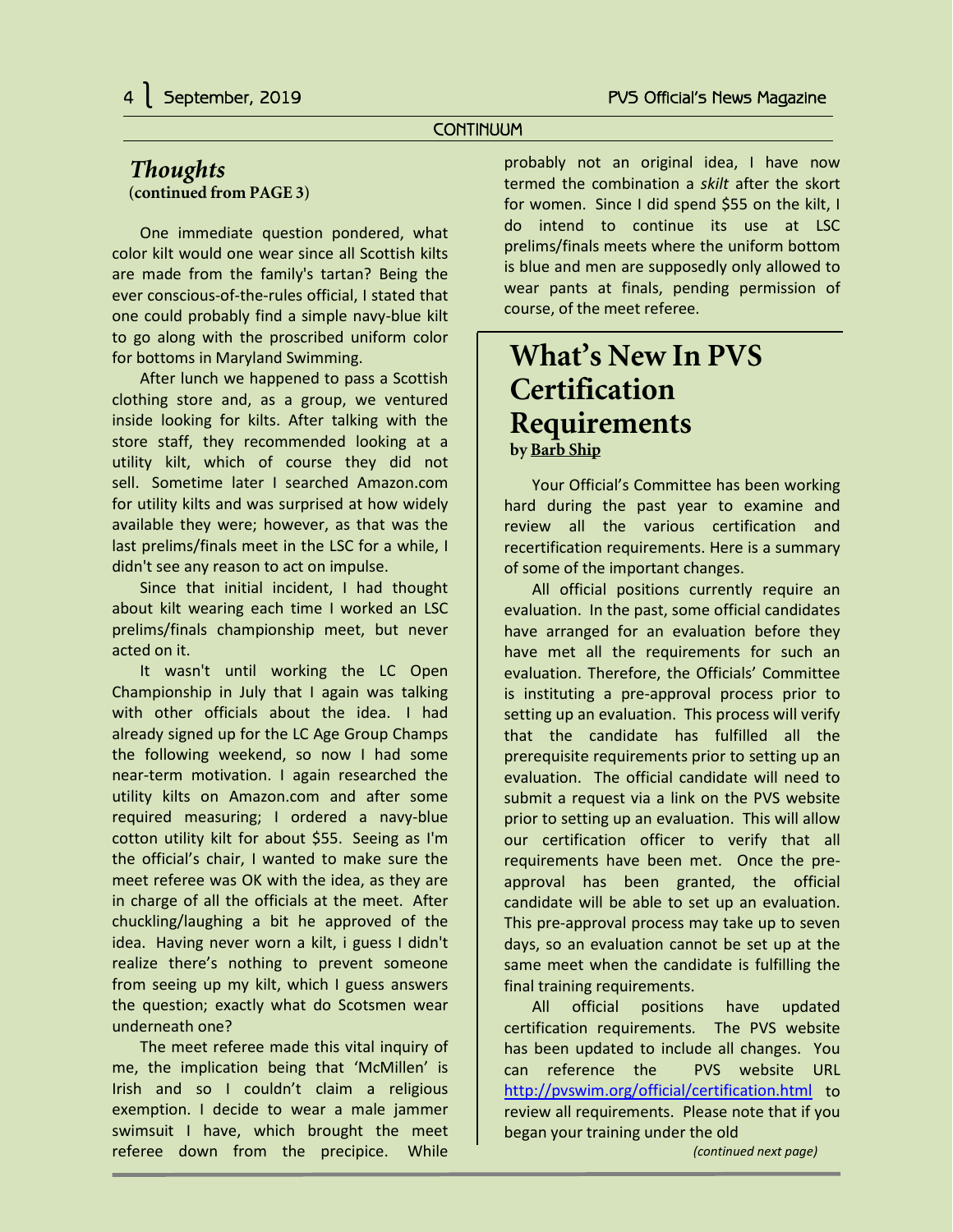#### **CONTINUUM**

requirements, you may complete your training under those requirements. You will, however, need to adhere to the pre-approval process outlined above prior in setting up your evaluation session.

If you are a mentor for an official or an evaluator, please carefully review the training/evaluation form prior to the session. The PVS website includes guidance for being a good mentor, which may be found at: [http://pvswim.org/official/training/MentoringA](http://pvswim.org/official/training/MentoringApprenticeOfficials.pdf) [pprenticeOfficials.pdf.](http://pvswim.org/official/training/MentoringApprenticeOfficials.pdf)

Ensure you are qualified to be a mentor or an evaluator for the candidate in that position. For example, Stroke and Turn apprentices are unable to make unobserved DQ calls during apprentice sessions except during the evaluation. During training sessions, the mentor must be qualified to observe the call for it to be valid.

When acting as a Stroke and Turn Judge evaluator, you must shadow the candidate the entire session and will be unable to perform any other role during that session. You are limited to evaluating one stroke and turn candidate at a session. In other mentoring situations, you may be able to fulfill another role, but with the caveat that you are fully committed and able to mentor or evaluate the candidate.

Most training/evaluation forms have "Notes for Mentors" fields. If you are mentoring, please review these prior to each mentoring session. Remember that starter candidates must perform hearing impaired starts during the final evaluation and are encouraged to do so during all training sessions.

All recertification requirements have been updated during the past year. The Officials' Committee wanted to ensure that we are compliant with USA Swimming's Minimum Standards Guidelines for each position. Please refer to the PVS website for updated requirements. In addition, something new this year is that recertification for wet side and dry side positions are now separate. If you recertify for your highest position on the wet side (wet side certifications include ST, SR, CJ,and DR),

this will renew all other wet side certifications. Note that CJ and SR are considered comparable positions. If you recertify as a CJ, this will recertify your SR role, and vice versa. If you recertify for your highest position on the dry side (dry side certifications include AO as well as Hy-Tek Computer Operator and ETS Operator), this will renew all other dry side certifications.

If you are not an AO but are certified as both a Computer Operator and ETS Operator, you will need to work at least 2 sessions on each per year to renew both certifications, but no additional testing or training is required.

## **Lesson Learned – My Timing Mistake As A DR by Izumi Horikawa**

I recall some years ago Jim Thompson, one of the officials I respect the most, shared his experience with us in a series of the PVS officials' newsletters, which was very instructive to me and many others. I am much less experienced than Jim and other senior PVS officials, but I thought my doing the same might still be of interest to some of you. This time I just copy and paste my Referee Session Report on November 3, 2012.

"*In the first heat of 13-14 Boys 200-yard Breaststroke with three swimmers, the leading swimmer miscounted laps and stopped at 150 yards, which induced the second swimmer to also stop at 150. At this point I was confused and mistakenly made a few chirps of whistle when the third swimmer passed the backstroke flag, likely making him upset and stopping the race with a stroke violation. Although counting laps and completing the designated distance is swimmers' responsibility, the third swimmer would be able to complete the 200-yard race legally without my wrong chirps. The Meet Referee (Scott Witkin) and I decided to give an opportunity of re-swim not only to the third swimmer but also to the other two. Considering that the first and second swimmers had no*

*(see Lesson NEXT page)*